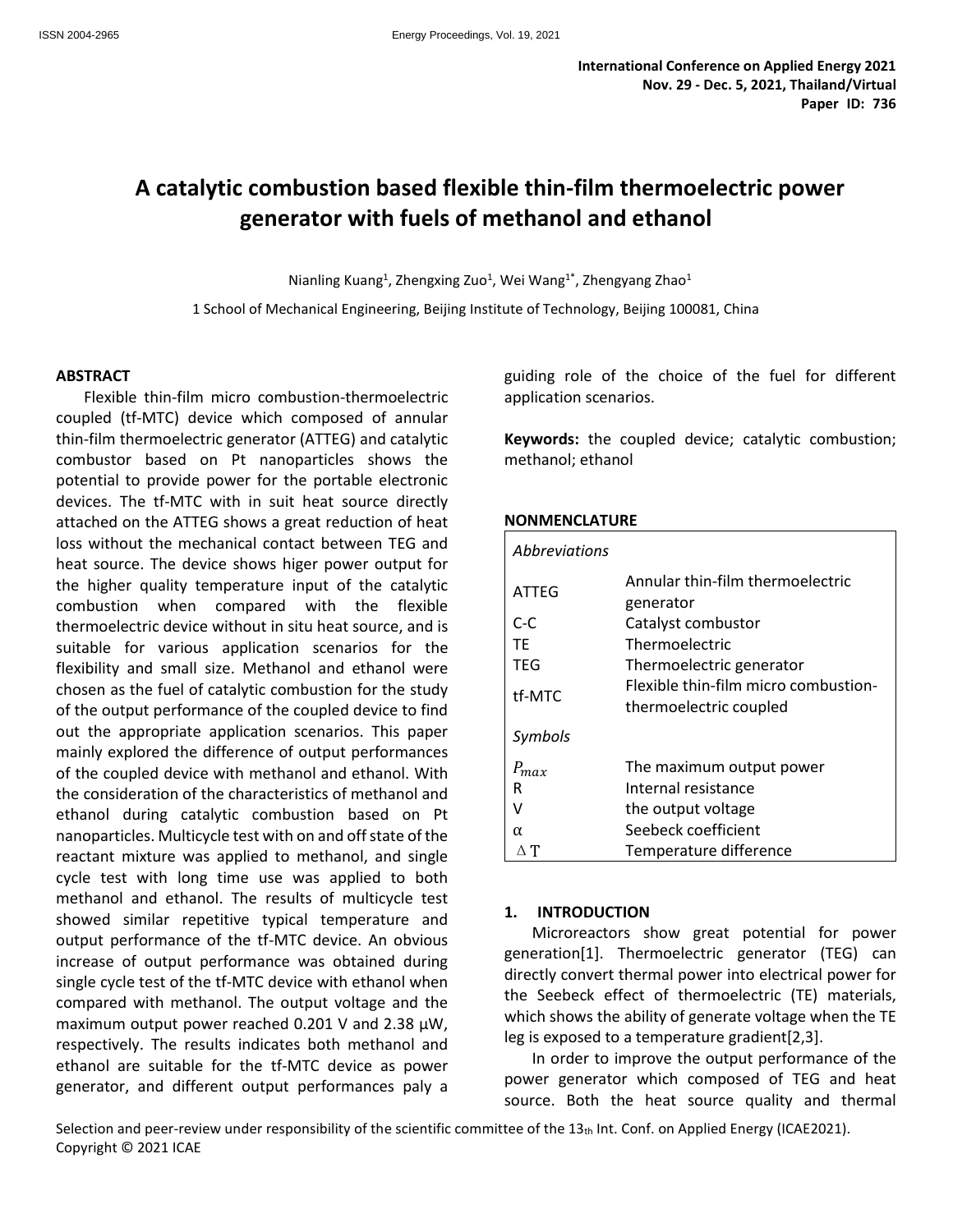management[4] which aims at the reduction of heat loss of the whole system are taken into consideration. Hydrocarbon fuels are suitable to act as heat sources of the power generation system for their high energy density[5]. The catalytic combustion, which can provide sustainable temperature input, is commonly used as the heat source of power generation system with TEG[6]. The Pt nanoparticles shows great ability on the fuel percent conversion and ignition behavior. Methanol was chosen as the reactant fuel for its property of selfignition at room temperature which proved by McNally et al[7], who explored catalytic combustion with commercial hydrocarbon fuels include methane, propane, butane and ethanol, only methanol showed the property of room-temperature ignition.

Though methanol can be accessed easily from sustainable source, the toxicity and environmental hazards make it be abandoned by many major fuel consumers. Ethanol is acceptable for its less toxic than methanol, broadly applicable and more user friendly. It was taken into consideration as the reactant fuel of the catalytic combustion based on Pt nanoparticles. The combination of fuel, catalyst and TEG accepts a lot of focus to optimize output performance of the coupled device [7-9].

In this paper, a coupled device which composed of ATTEG and catalytic combustor based on Pt nanoparticles was proposed for a higher output performance. Both methanol and ethanol were taken into consideration as the fuel of the catalytic combustion for their unique characteristics. To make a choice of the fuel for different application scenarios with the best output performance, the working condition and the corresponding performance output characteristics of the device were both taken into consideration. Single cycle test was applied to the tf-MTC device with methanol and ethanol, and multicycle test was only applied to methanol for the self-ignition property at roomtemperature.

## **2. EXPERIMENT METHOD**

## *2.1 The fabrication of tf-MTC device*

The tf-MTC device which composed of the ATTEG and catalytic combustor based on Pt nanoparticles was proposed, as shown in Fig. 1, to avoid the heat loss between the heat source and TE generator for the mechanical connection.

The ATTEG is fabricated by RF magnetron sputtering (Kurt J.Lesker PVD 75) with stainless steel masks, the fabrication method is the same as our previous study[10]. The substrate used in ATTEG is polyimide substrate (DuPont Trading (Shanghai) Co.,Ltd, 125 μm in



thickness, 30mm\times30mm in area). The thickness of Ti-layer, Cu-layer, Ni-layer of the electrode and p-type BST layer and n-type BTS layer of the TE legs is 50 nm, 200 nm, 100 nm, 1000 nm, 1000 nm, respectively. The catalyst combustor is composed of high thermal conductivity paste (OMEGATHERM"201") and Pt-black nanoparticles (Alfa Aesar, CAS:12755), where the Ptblack nanoparticles are evenly covered on the paste which acts as the adhensive layer between the substrate and the catalyzer. The radius of the catalyzer is 4.5mm which is shorter than the central area of the ATTEG with radius of 5 mm to ensure the independence of ATTEG and catalytic combustor. Fig. 1. The photograph of the ATTEG and the tf-MTC device

## *2.2 Reactor design and measure method*



Fig. 2. The diagram of the test chmber

With the consideration of different characteristic of methanol and ethanol, no additional ignition equipment was required for methanol for its self-ignition at room temperature, and an electric soldering iron with accurate temperature control was chosen as the ignition equipment of ethanol-air. A self-made stainless steel test chambers (55mm\times55mm\times10mm) was designed, as shown in Fig. 2. The top area of the test chamber is covered by a high vacuum glass observation window to observe the tf-MTC device at the test chamber. There is a screw hole at the bottom of the test chamber to place the additional ignition equipment for the ethanol-air, when the catalytic combustion is stable,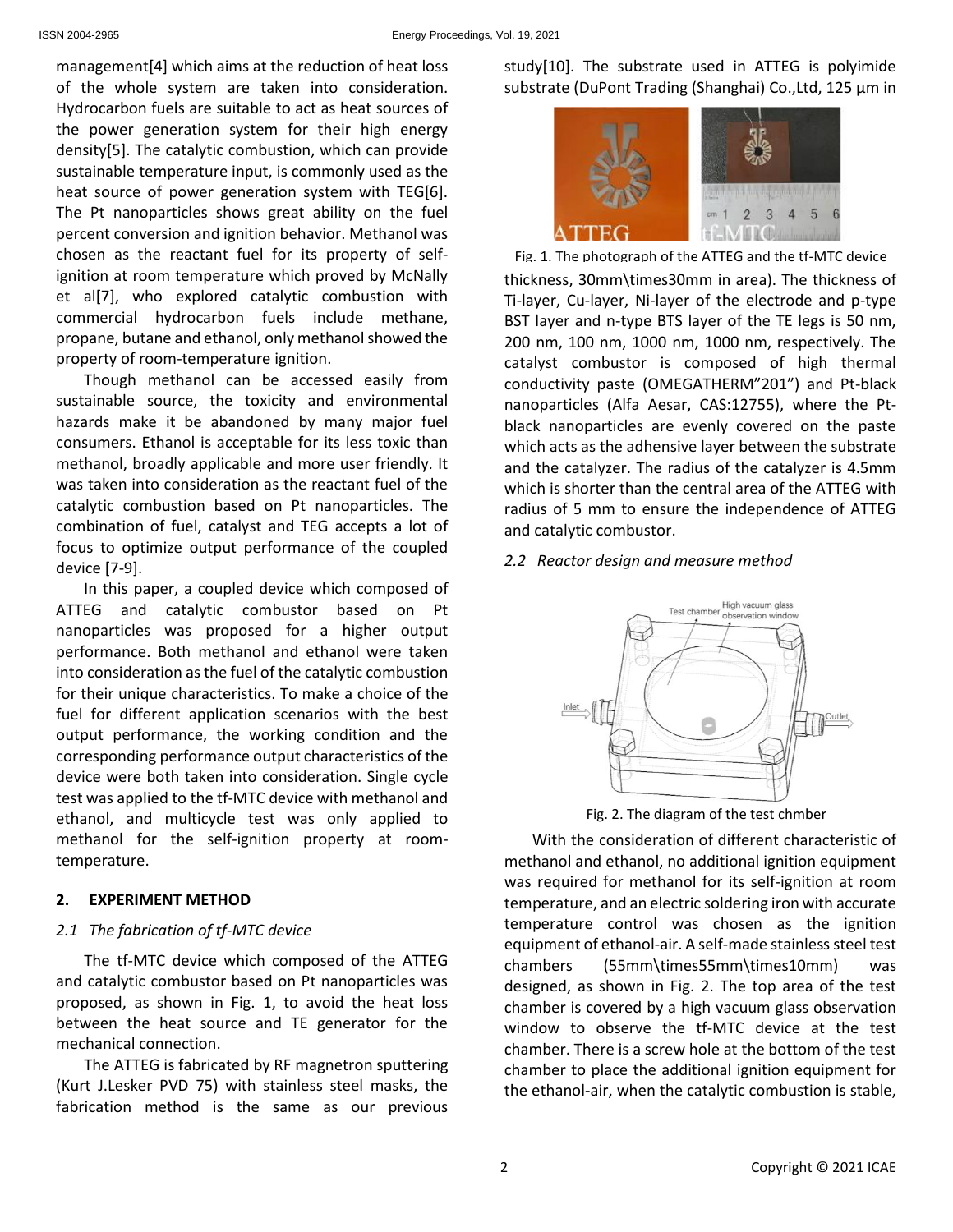the hole is blocked by a screw to ensure the consistency of inlet and outlet conditions with methanol-air which was tested with the hole closed. Gas washing cylinder was used to bubble the fuel to form the methanol-air or ethanol-air for the catalytic combustion, the flow rate was controlled by flowmeter (ALICAT). Digit multimeter truevolt (34465A, KEYSIGHT) and multiplex temperature recorder (Shenzhen Shenhwa Technology Co.,Ltd.) with K-type thermocouples were applied to the test of typical temperature and output performance of the tf-MTC device.

#### **3. RESULTS**

## *3.1 The study of methanol for tf-MTC device*





The tf-MTC device was tested with a flow rate of 500 mL/min, the results of typical temperatures and the corresponding output voltage vs. time were shown in Fig. 3. The typical temperature of the catalyst combustor (C-C) can intuitively reflect the situation of catalytic combustion. Note that the temperature of C-C rapidly increase before the stable state of catalytic combustion as the methanol-air is turned on, which meet a great agreement with self-ignition at room-temperature based on Pt nanoparticles. The typical temperature change trend of hot end and cold end are both similar to the typical temperature of C-C, for the reason of the temperature input of the hot end and cold end both come from the heat transfer of substrate and TE legs to the hot source of C-C. The response time of cold end is more than hot end for its far distance from C-C, which results in a lower slope of curve at cold end than hot end. The curve of output voltage is similar to the curve of temperature difference, where the output voltage mainly depends on the temperature difference ( $V =$  $\alpha \Delta T$ , where V,  $\alpha$  and  $\Delta T$  is the output voltage, Seebeck coefficient and temperature difference, respectively).

The mean value of the typical temperature is 208.5 ℃, 86.3 ℃, 58.7 ℃, 27.6 ℃ for C-C, hot end, cold end and the corresponding temperature difference. The mean output voltage reaches 0.091V. During the stable state of the catalytic combustion, the mean resistance of the tf-MTC device during stable state of catalytic combustion is 4.2 kΩ, which results in a maximum power output of 0.49  $\mu$ W, which was calculated using  $P_{max}$  =  $V^2/(4\times R)$ , where  $P_{max}$ , V and R represents the maximum output power, output voltage and internal resistance, respectively.

Multicycle test was proposed with the consideration of saving fuel in some application scenario where the device need to work at intervals and the characteristic of the methanol. The methanol-air flow was turned on for 180 seconds and then off for 120



Fig. 4. The typical temperature and output voltage of multicycle test of the tf-MTC device based on methanol

seconds as a cycle.

The results are shown in Fig. 4. Note that there is a rapidly response of the typical temperature at C-C with the on and off of the methanol air. Similar trend shows in other typical temperature and the corresponding output voltage.

| Table 1. The mean values of typical temperature and output  |
|-------------------------------------------------------------|
| voltage during stable state of catalytic combustion at each |

| cycle   |                        |            |               |               |         |  |
|---------|------------------------|------------|---------------|---------------|---------|--|
|         | $C-C$<br>$(^{\circ}C)$ | Hot<br>end | Cold<br>end   | $\Delta$ T    | Voltage |  |
|         |                        | (°C)       | $(^{\circ}C)$ | $(^{\circ}C)$ | (V)     |  |
| Cycle 1 | 206.0                  | 85.7       | 57.5          | 28.2          | 0.098   |  |
| Cycle 2 | 206.0                  | 84.2       | 57.9          | 26.3          | 0.091   |  |
| Cycle 3 | 205.6                  | 83.3       | 57.7          | 25.5          | 0.089   |  |

The mean value of the typical temperature of C-C, hot end, cold end, the corresponding temperature difference, and the output voltage during the stable state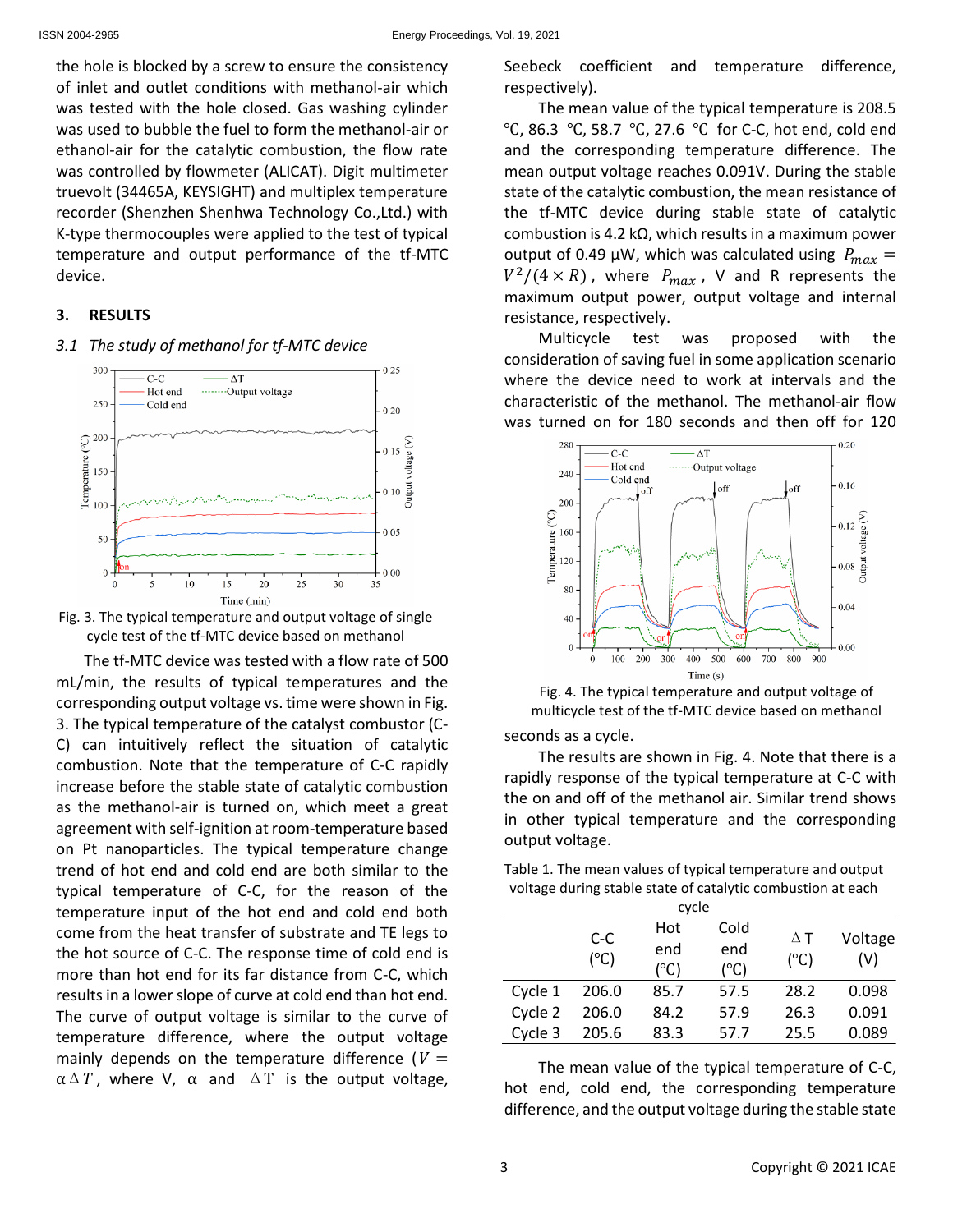of catalytic combustion at each cycle are illustrated in Table 1.

The mean value of parameters at each cycle are almost the same, the repeat close results show the output performance stability of the tf-MTC device with methanol-air at multicycle working condition. The stability is benefit to provide stable power output for portable device as power source. The typical temperature at C-C of each cycle is slightly lower than the single cycle with long time use, which can be attributed to the limited time of the relative stable state of catalytic combustion.

# *3.2 The study of ethanol for tf-MTC device*





The same flow rate of 500 mL/min was applied to the test of the output performance of tf-MTC device with fuel of ethanol. The temperature of 380 ℃ of the ignition equipment shows stable performance to ignite the catalytic combustion without preheating the ethanol-air.

Fig. 5. illustrates the typical temperatures and the output voltage of the tf-MTC device during the steady stable of catalytic combustion. The mean parameters of catalytic combustor, hot end, cold end, the corresponding temperature difference and output voltage is 334.3 ℃, 209.0 ℃, 109.2 ℃, 99.8 ℃ and 0.202 V, respectively. There are small fluctuations of the typical temperature at catalytic combustor as well as the other parameters, which indicates the stability of the catalytic combustion and the output performance of the tf-MTC device. During steady catalytic combustion, the value of internal resistance is nearly 4.3KΩ. The maximum output power which corresponding to the mean value of output voltage during stable state of catalytic combustion can reach 2.38μW.

Both methanol and ethanol were taken into consideration as the reactant fuels of the catalytic combustion with Pt nanoparticles, and the typical temperature and output performance of tf-MTC device were measured. Table 2 illustrates the mean parameters during stable state of catalytic combustion with long time use for a clear comparison of the performance of the tf-MTC device with ethanol and methanol.

Note that the temperature difference of ethanol is obviously higher than methanol, which results in a high output voltage and the corresponding maximum output power. The output voltage of the tf-MTC device with ethanol reach as high as 0.202 V which can supply power for some low power sensor without any booster device. Though the output performance of the tf-MTC device is lower than ethanol. the self-ignition at room temperature characteristic of methanol makes it portable and easy to miniaturization for the whole

Table 2. The comparison of the output performance of tf-MTC device with ethanol and methanol.

|          | $\Delta$ T<br>$(^{\circ}C)$ | output<br>voltage (V) | the maximum<br>output power<br>$(\mu W)$ |
|----------|-----------------------------|-----------------------|------------------------------------------|
| Ethanol  | 99.8                        | 0.202                 | 2.38                                     |
| Methanol | 27.6                        | 0.091                 | በ 49                                     |

system of power generation. There are specific advantages and disadvantages for both methanol and ethanol which makes it possible to choose proper reactant fuel according to the working condition.

# **4. CONCLUSION**

Flexible tf-MTC device with in situ heat source was proposed in this paper and two fuels were taken into consideration for their special characteristics to paly a guide role of the choice of the fuel at different scenarios. Pt nanoparticles was chosen as catalyzer for its high percent conversion and ignition behavior. Methanol and ethanol were tested as the fuels of the tf-MTC device. The output performance with ethanol is higher than methanol, which reaches 0.201 V of output voltage and 2.38 μW of the maximum output power. The results show that, when output performance is the primary consideration, ethanol is the great choice; When portability is the primary consideration, methanol is a great choice for the power generation system, and when the device need to work at intervals, methanol is benefit to save fuel without effecting the power output performance of the tf-MTC device.